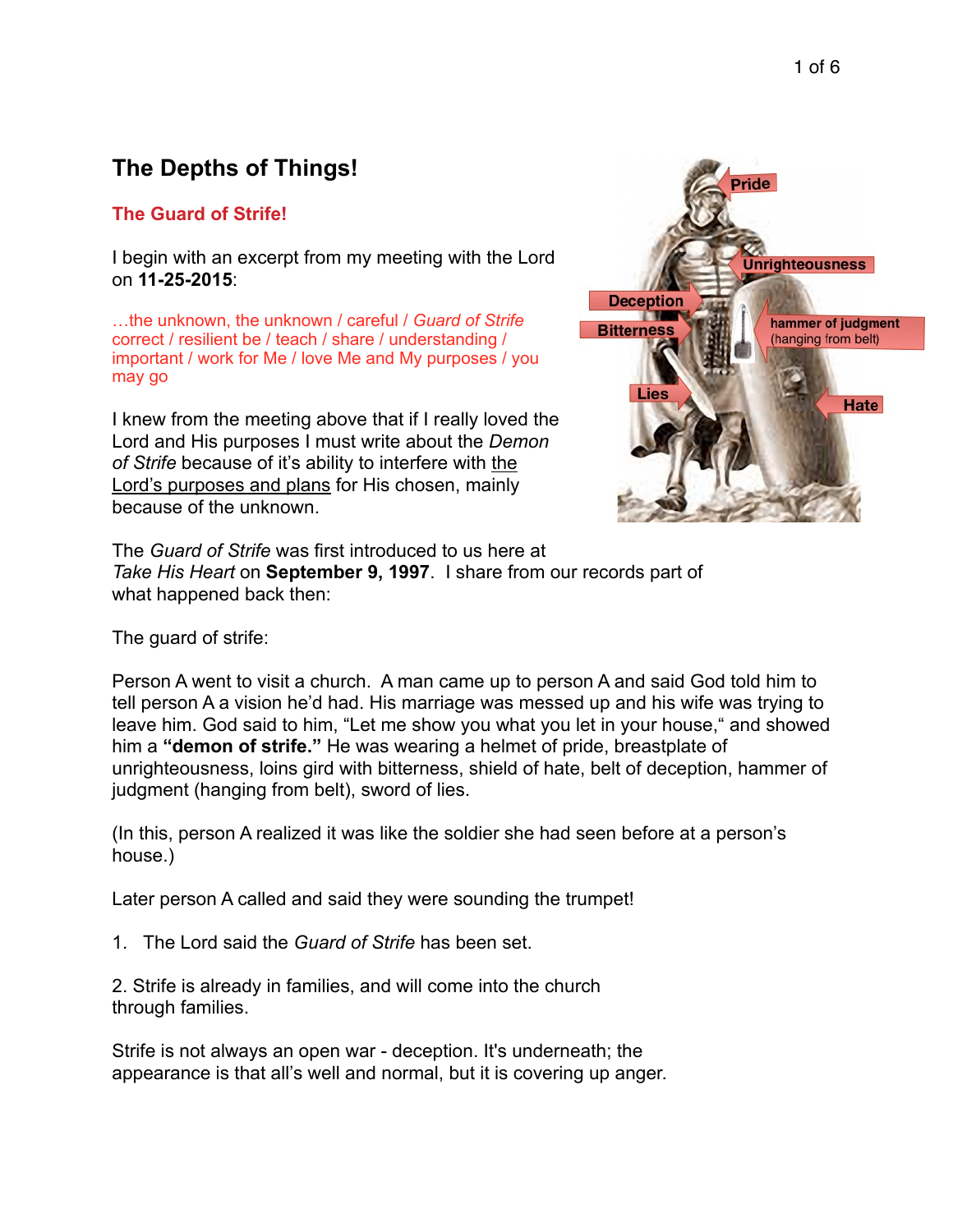You can't have strife without pride. They go hand-in-hand. Strife is coming in a unique way - it's an undercurrent - not open. It won't go away on it's own. It's got to be confronted and dealt with or it will suck the life right out of people.

Person A later went on to reveal where the Lord had shown her the guard of Strife in people's houses or on their property, person's A's included.

The Lord brought up the *Guard of Strife* to me again on either the **13th or 14th of November, 2015**. I had the information given on **Sept. 9th, 2015** in my hands when suddenly I remembered things that had happened back then. It is always interesting to look back in our records because one usually sees a much clearer picture than they had at the time.

I was thinking that all the people whom the Holy Spirt had revealed the *Guard of Strife* was either in their house or on their property. I remembered person A had seen the *Guard* on their property twice and the second time it was closer to their house than when first seen. It is interesting that person A eventually left what the Lord was doing here. Understand that we knew little about where the Lord was really taking us at the time. A lot of where the Lord was taking us was an unknown.

The *Guard of Strife* was seen in hallways, doorways, and living rooms of houses and on properties. As a result some people had left, but most interesting to me was the *Guard of Strife* that was seen on my back porch. A person I'll call person B came to my house one morning and stood on my porch and asked me a question. Person B didn't like my answer and announced they, meaning the whole family, were leaving the group. Person B had decided not to follow after the "things of the Spirit." Why? Because of pride and the lack of understanding of what God was bringing forth.

When strife operates it separates at various degrees, but separation is always there in some way, usually spiritually or physically. In this case there was not only a separation among people, but a separation from what God had planned that would have been a blessing to God and people both - had strife not entered in. God revealed to me that He lost a ministry. Why did He tell me that? He wanted me to understand the seriousness of not obeying Him even when we don't quite understand certain things or the big picture.

Looking back at what happened on my back porch when the Guard of Strife manifested, it is evident to me person B didn't want their plan of life interrupted. Person B was guarding their family plan, keeping things the way they were. So we see the Guard working unknown to the person.

I had a plan of life back when I was just out of high school. Had I chosen to protect it when the Lord called me into His ministry I probably would not be writing you now.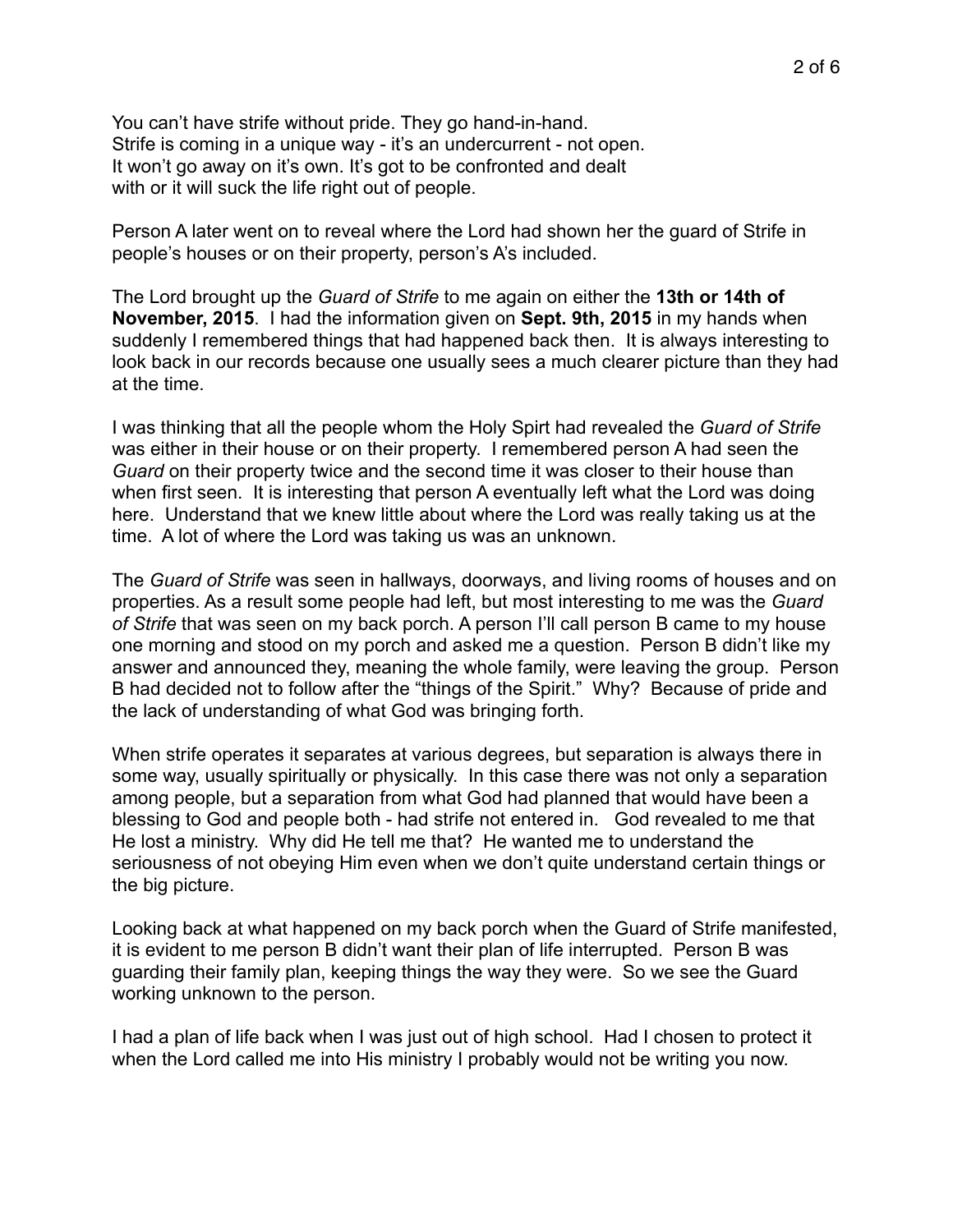Missing the mark affects us, the people around us, and families going down through generation after generation. Making the mark also changes lives, including generation after generation.

On **11-25-2015** I received some information and quickly realized that the Lord provided it for this writing. It was about something we knew, but didn't understand for sure as we certainly didn't have solid evidence from the Lord until now.

Introducing person C, here are the Lord's words: "She had no cancer at all. The cancer was in her footsteps." ("She" being person C.) Person C is the first person we know of that passed on from what doctors consider cancer, who was tithing correctly. We had believed there is more to do with tithing than money. I personally had felt there was more to this happening to person C than met the eye. Person C had been with us for years, a Christian who loved the Lord. With the Lord's words, "The cancer was in her footsteps," I realized that the events in the past I had wondered about, were true.

We must get into the lack of knowledge, not knowing God's ways, and the lack of obedience and hanging on to our old ways allowing a spirit to function in our lives.

## **A picture:**

Back when the Lord brought this group together He told us to gather as a church. Then through the pastor's wife the Lord gave us our church name, "*the Church.*" I proceeded to inform everyone in our next meeting about the name. After the meeting person C informed me the Lord had said, "That name stinks in My nostrils!" Person C went on indicating that we were placing ourselves above other churches. Person C was accusing me and others of being, "High Minded." I knew the Lord had not spoken and from the sound of Person C's voice that it was a spirit operating.

I finally wrote person C an e-mail, basically everything I wrote in the *What's in a Name* article on the site. The article came, with some adjustments, from that e-mail.

Understand that spirits like the *Guard of Strife,* Python and some others will accuse us of being "High Minded," trying to get at our emotions, when all we are doing is obeying the Lord. So why would the enemy be after the name of a church?

In the *Whats in a Name* article we have a good start on the correct picture. God changed Abram's name, meaning "high father," to Abraham, meaning "father of a multitude." It was necessary and has to do with the ways of the Lord, the ways of the Kingdom of God. It has to do with words and their meaning. It is also interesting that when I have seen the name *"the Church"* as a thing of the Spirit, it has always been in cursive.

Looking at naming a church, *"the Church"* (only adding a location), in the big picture was **just as important** as God changing Abram's name. We didn't understand back then, we only knew in part how important it was. Basically the Lord could bring forth anything He wanted in "*the Church*," not so with any other church name because of the name. He would be limited being a God of absolutes, absolute truth. He could not bring forth His perfected Bride under any other name. It's a legal situation in the spirit realm and has to do with words and their meanings.

So we can catch a glimpse of the magnitude of the ramifications of person C coming against the name, "*the Church.*" Even-though it was a spirit operating, it makes no difference. It was one of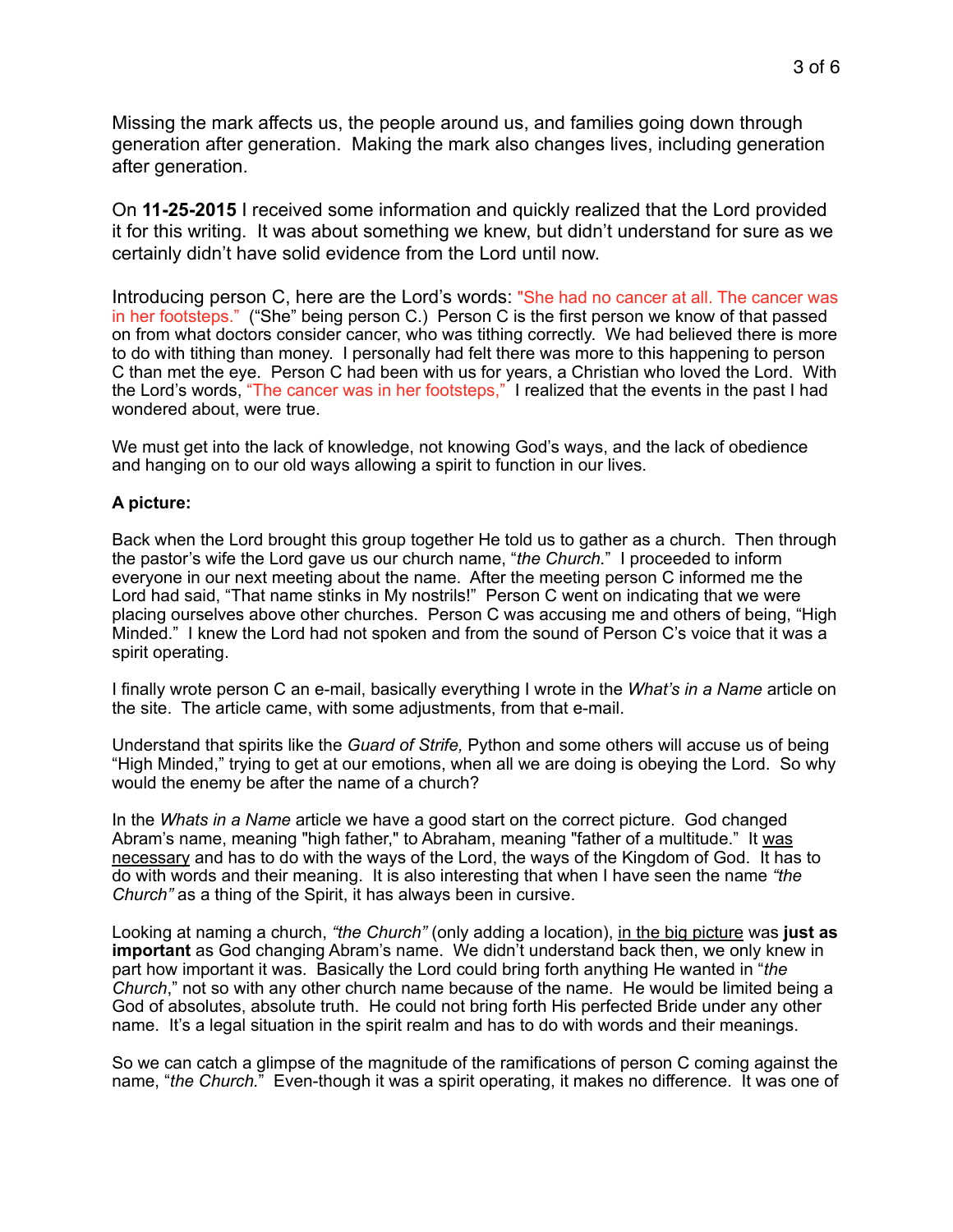the steps the Lord was talking about, "The cancer was in her footsteps," This brings me back to the importance of knowing God's ways and not leaning to our own understanding.

Another picture given by the Lord as to the seriousness of what person C did! From my records:

#### **Monday, August 25, 2014**

On this day the Lord revealed to me why person C passed on. I walked out of the bedroom & into the kitchen into a substance I could see. I walked into the Lord's presence. A word of knowledge (understanding) came: Person C had pulled a Moses (only as a picture). She was not allowed to enter in because of something she did wrong that was big, even though she walked things out like Moses did in what she was supposed to do. Moses finished what he was supposed to do, but he was not allowed to enter into the Promised Land.

So we catch a glimpse of the fact that God is the same now and forever. Person C also told us they had prayed against us as a group meeting where we were meeting. We had been shown where to meet through a "thing of the Spirit." It's called praying against God's will, even though done out of the lack of knowledge. There were many more steps person C took that were not good, basically interfering in what the Lord was doing, but the Lord was loving person C all the way through and so were we.

The *Demon of Strife* is something else. It was certainly in operation when the Bride and Manchild were attacked in 2014. Looking back, it is easily seen that the hammer of false judgement and the sword of lies was being used on us as individuals and as a group. Most of this was allowed to exist through unknowns, the lack of knowledge. Understand that the enemy knows a lot of the unknowns in a situation and acts accordingly.

#### **The Unknown**

This brings us to the subject of "the unknown." Again I present the first part of my meeting with the Lord on **11-25-2015**:

## **…the unknown, the unknown / careful /** *Guard of Strife* **correct** / resilient be / teach / share / understanding / important / work for Me / love Me and My purposes / you may go

As a witness I can tell you almost 100 percent of what has happened concerning the *Guard of Strife* had to do with "unknowns." I haven't yet thought of an incident that happened otherwise.

#### One Example:

Years ago the Lord told us He was going to change communion here. Immediately a person we will refer to as person D set out to figure out how it was to be changed. Person D went to the internet and eventually presented to us how communion was to be done in the future here. We knew it was not correct, just man's ideas, not taught by the Lord. When we didn't accept person D's presentation, strife came in and a meeting occurred with us being accused of being "High Minded." Person D left. The truth is that person D was being "High Minded" (prideful) to think they could figure out what only the Lord could reveal. Was it important? Yes! That's when the Lord taught us about the "*Single Cup.*" Reading the *Single Cup* article you will see that the *Single Cup* was very important concerning the Lord and *End Times*. This all happened because person D was trying to figure out "unlearned things," leaning to their own understanding, something needing to be left for the Lord to reveal.

The unknown truth concerning the importance of the name, "*the Church,*" allowed pride to come in and strife came with it. Pride showed up in defense of the person's belief system and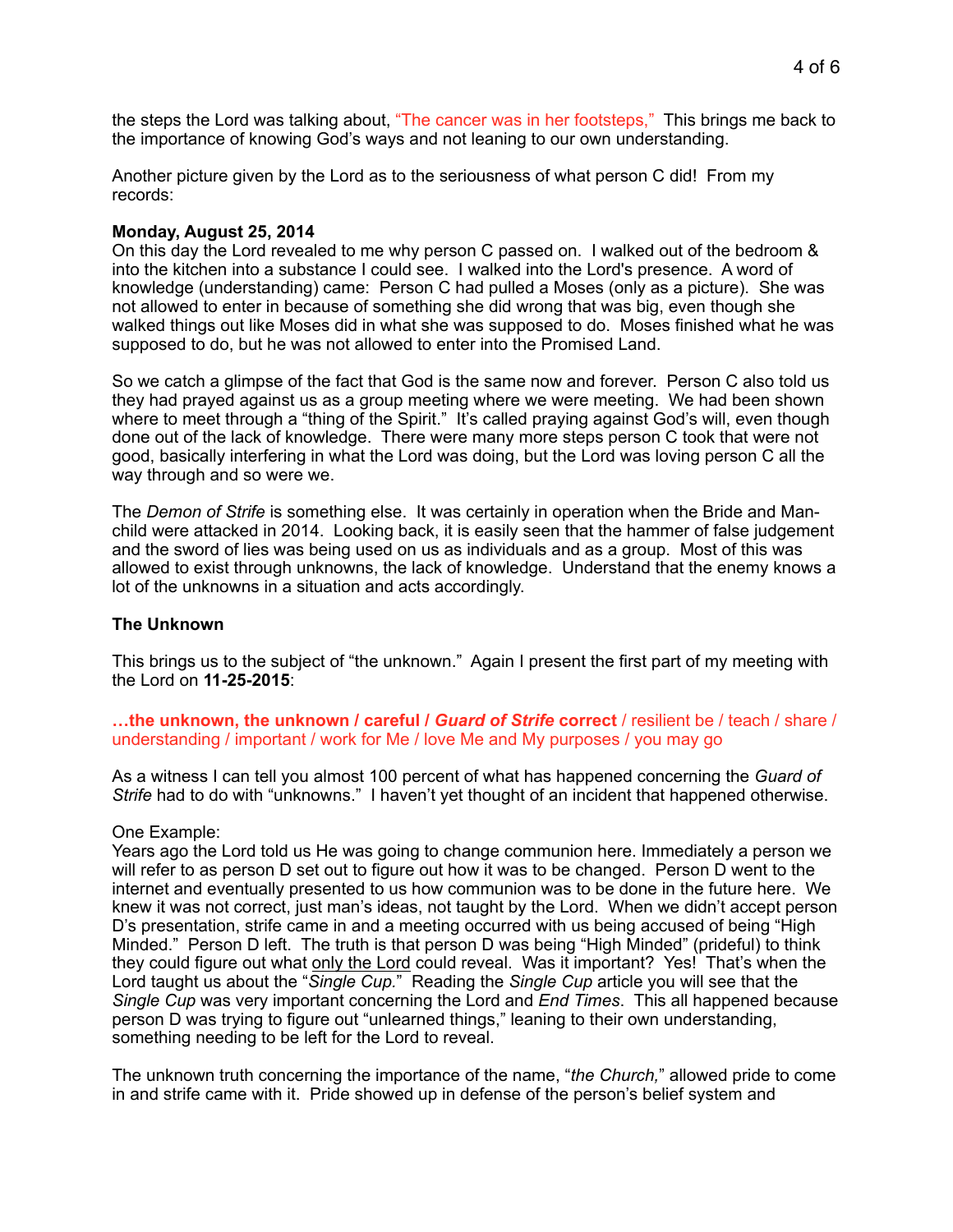background. Remember the shield of "hate" the *Guard of Strife* carries? Person C saying that the Lord said, "That name stinks in My nostrils!" can you smell bitterness? The hammer was used in the determination to give me the message in the tone it was given in.

# **Pride:**

When the Lord brought this group together for His purposes a lady told me to always be careful concerning letting pride in. She explained that **Pride** had been the down fall of many ministries. This was back when we had hardly any idea of where the Lord was leading us to, in Him.

Here I share the meeting where the Lord instructed me to teach about **Pride**:

**Meeting 11-19-2015** (Bold and underline added for this article.)

plain, simple / do the actions / move millions / yes, it is possible / duty bound / My ways teach / My way / My way always / must be / closer,closer,closer / perfected Bride / perfected Man-child / **Men with pride falling to the wayside** / **teach them pride** / **identify it for them** / I gave you a way / significant / some will understand / move out / march / much to do

I could go into all sorts of words identifying Pride, but I think this example is best for a picture. **There is such a fine line one must be careful not to cross.** 

#### **Tuesday, January 14, 2014**

**Vision,** I saw myself put a person on the couch, lying down on her back. I was told to put my hands on her belly and pray in the spirit for 10 minutes. I was thinking about the 10 minutes to have the Lord ask me, "Who knows more about Python than you?" I thought, "There are men all over the world the Lord could have worked with concerning Python. I sure wasn't going to say, "No one." Anyway that would be pride. I finally said, "Lord, I don't have enough information to make that decision," (knowing what the Lord has said to me about a Judge judging without all the evidence.) The Lord said again, "Who knows more about Python than you?"

Had I said, "No One," I would have entered into pride. That's a pretty fine line to see in my estimation. I remember the Lord telling this group not to lay hands on what is His. To do so would be prideful as He is bringing forth something new that never existed before. Look at what the Lord said to me when people who thought themselves to be in the Man-child were trying to correct the Bride.

#### **Meeting 1-8-2015** (Bold added for this article.)

I am purifying My Bride / purifying as only I can perform / need I a child to cleanse My Bride? / no, Lord / you have thought well / **some have laid their hands on My project** / **pride is a dangerous thing** / **self is a dangerous thing**, as you saw in the dream / protocols are important or I wouldn't have given them / be glad for all revelations / you may go

Pride, Python, necromancer, the *Guard of Strife,* among others, was functioning back then. The best advice I can think of at this time is to slow down, pay attention, walk in what the Lord has demonstrated to be true and watch not to get into unlearned things, especially thinking you know something or **are something**.